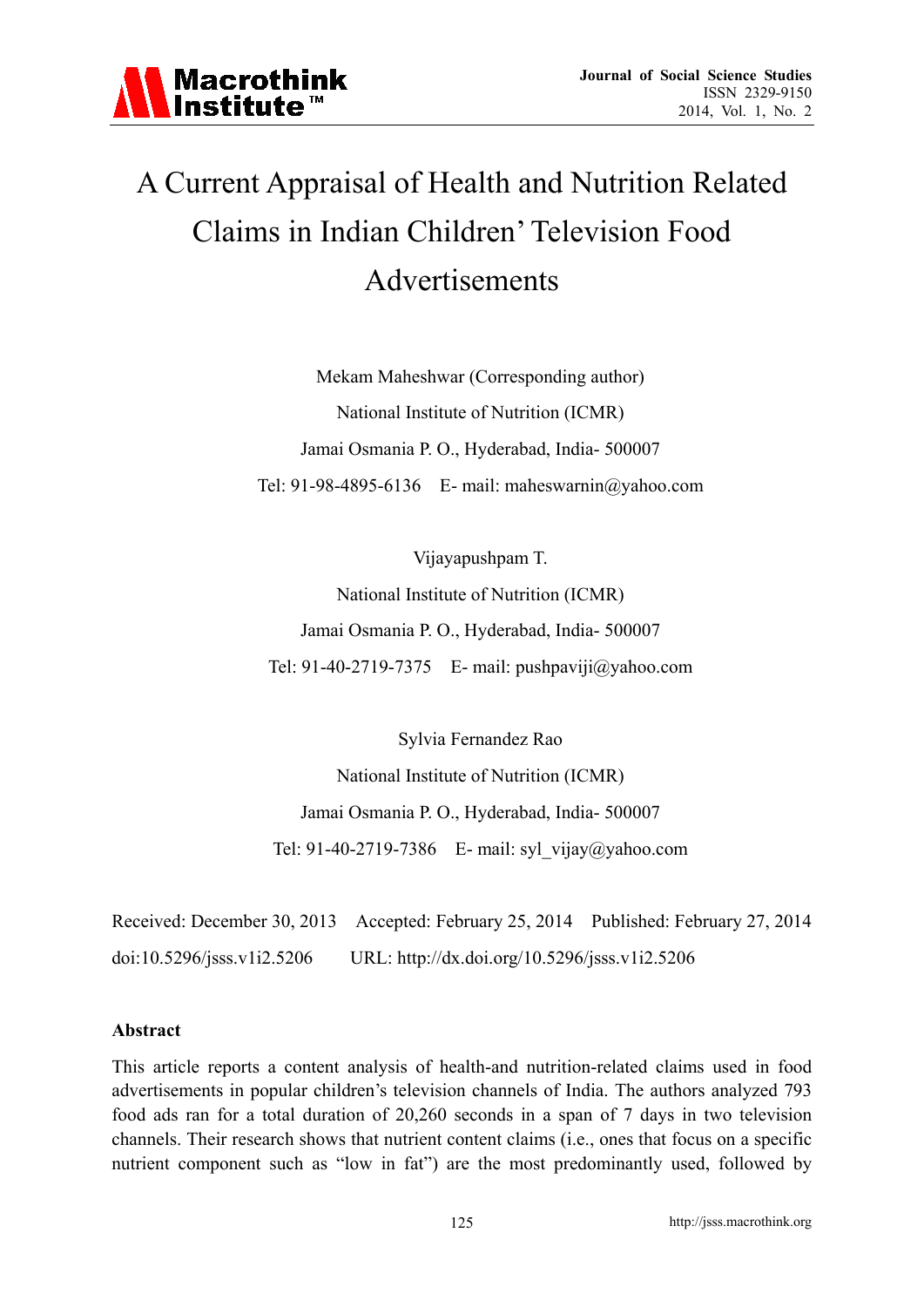

general nutrition claims, structure/ functional claims, and healthy claims. The least used category is health claims, in which the advertised food is linked to reduced risk of a disease or health problem. Researchers analysis suggests that healthy foods are not advertised nearly as much as unhealthy foods, which continue to be a major public health concern. This seems to suggest a pressing need for marketing promotions that focus on healthier food options, particularly targeting vulnerable populations such as children.

**Keywords:** Children, Television, Food advertisements, HNR claims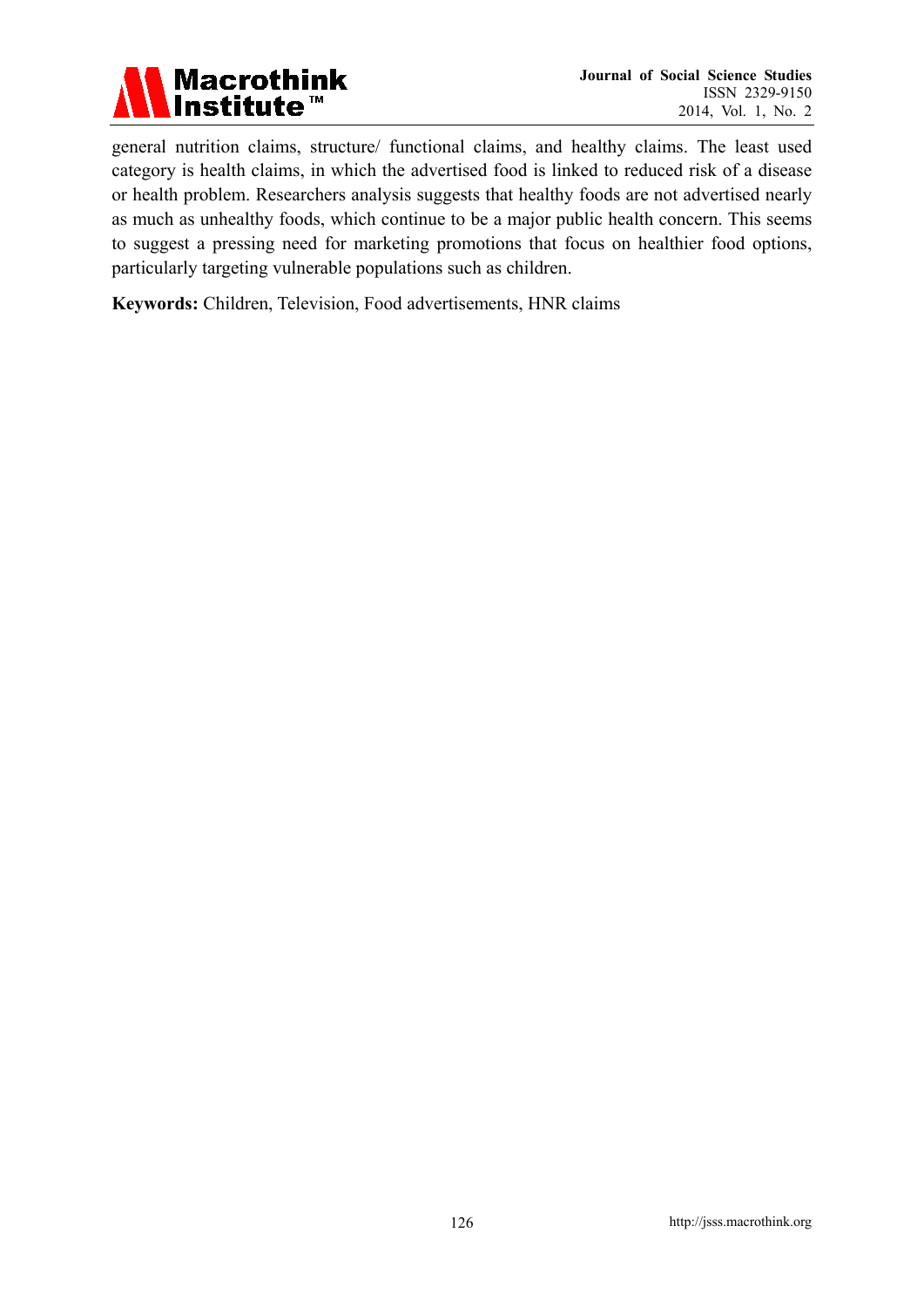

## 1. **Introduction**

Obesity is evolving as a major nutritional problem in developing countries including India, affecting a substantial number of adults and resulting in an increased burden of chronic disease (WHO, 2005). The last two decades of the previous century have witnessed dramatic increase in health care costs due to obesity and related issues among children and adolescents (Wang & Dietz, 2002). In India too, Childhood obesity showed an increasing trend (Raj et al., 2007). Obesity in children appears to increase the risk of subsequent morbidity, whether or not obesity persists into adulthood (Must et al., 1992). Outcomes related to childhood obesity include hypertension, type 2 diabetes mellitus, obstructive sleepapnoea, and orthopaedic and psychosocial problems (Barlow & Dietz, 1998; Nanda, 2004; Li et al., 2004). Studies on urban Indian schoolchildren from selected regions report a high prevalence of obese and overweight among the children (Chhatwal et al., 2004; Marwaha et al., 2006). In addition, studies on Indian school children have also demonstrated that the prevalence of hypertension in overweight children is significantly higher than that among normal children (Mohan  $\&$ Kumar, 2004).

Increased food consumption coupled with a lack of physical activity remains a serious problem, among the many factors that cause obesity in India, particularly in urban areas. Indians spend about 25% of their income on food (CMIE 2008-2009). Affordability and greater availability of convenience foods have caused urban Indians to eat more meals outside of their homes and engage in heavy snacking. Individual dietary choices, although likely determined by a combination of personal, social, and economic factors, are also influenced by food marketing and advertising. To help consumers make more healthful food choices, Government of India notified Food Safety & Standard Authority (FSSA) rules in 2011 to encourage food packaging and advertisements to focus less on taste and convenience, more on education and health. This FSSA rules in concordance with later Guidelines for Labeling and Claims in 2012, could result in the creation of general categories of health-and-nutrition-related (HNR) claims to be used in food advertising.

Using HNR claims in food ads has several benefits. HNR claims can convey relevant food information and health benefits to consumers that would otherwise be unknown to them (Van Trijp & Van der Lans, 2006). With these benefits, monitoring the ways in which food advertisements use health-and-nutrition-related claims constitutes a meaningful media surveillance task for health communication researchers and professionals. The present study then seeks to examine the usage of health-and-nutrition-related claims in food advertisements through a content analysis of popular children' television channels, providing an appraisal of the ways in which health-and-nutrition-related claims are used in food ads.

In India, there are two categories of health-and-nutrition-related claims (FSS-Packaging & Labeling Regulations, 2011) that can be used in food and dietary supplement labels and advertising: (a) *health claims,* which include reduction of disease risk claims and other function claims (b) *nutrition claims,* include nutrient content claim and nutrient comparative claim. *Health claims* describes relationship between a food or a constituent of that food and health. This includes the physiological role of the nutrient in growth, development and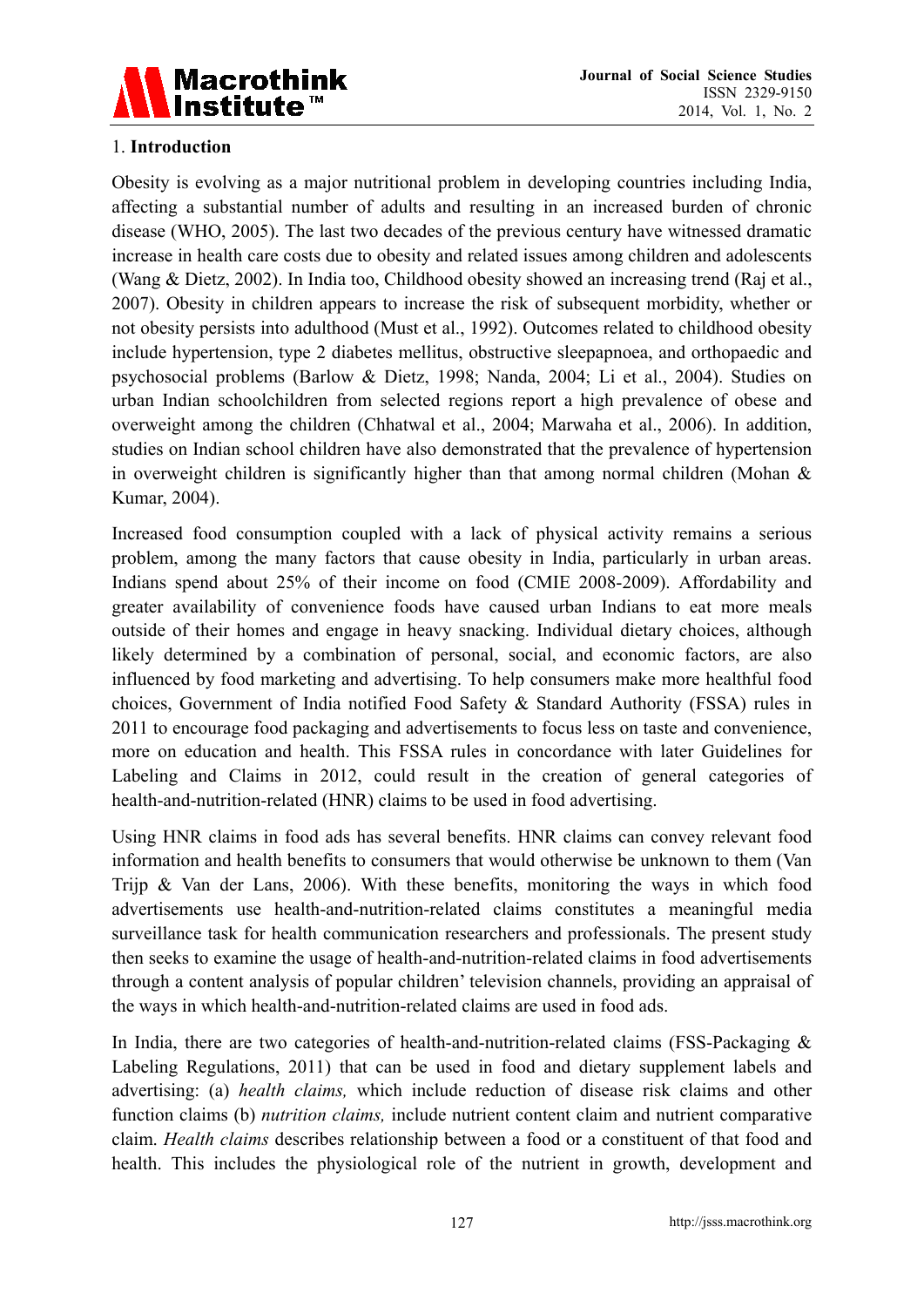# **Macrothink** <u>Institute</u>™

normal functions of the body. And/ or linking consumption of a food to the reduced risk of developing a disease or health- related condition. *Nutrition claims* are used to describe the level of a nutrient contained in a food (*example:* "source of calcium"; "high in fiber and low in fat"). This claim may also compare the nutrient levels/ energy values of two or more foods (*example:* "reduced"; "less than"; "fewer"; "increased"; "more than").

Television studies conducted in Australia (Hebden et al., 2011; Roberts & Pettrigew, 2007) noted that the majority of food advertisements are against regulated healthy eating guidelines and have even exaggerated health claims to make viewers believe that natural foods can be substituted for packaged foods. A similar study by Kelly and Chapman (2007) analyzed food advertisements in popular Australian children's magazines. They found a strong skew toward unhealthy foods, sending a mixed message to children. Abbatangelo-Gray et al. (2008) found a low percentage of ads used nutrient content claims and health claims after analyzing 17.5 hours of television programming over two years. Another study looking at television programming in the United Kingdom found that nutrient content claims were used the most in advertisement, followed by function claims, comparative claims and general nutrition claims (Brennan et al., 2008). A noteworthy study conducted by Parker (2003) analyzed health-and-nutrition-related claims usage in food advertisements in three popular consumer magazines, published between 1998 and 2000 with heavy female readership observed that, nutrient content claims were the most common type of health-and-nutrition-related claims used in food advertisements. This particular finding, according to Parker, was contradictory to the wide availability of guidelines for the use of health claims (i.e., ones that link the advertised food with reducing the risk of a disease). In other words, food marketers preferred nutrient content claims to health claims in spite of increasing U.S. Food and Drug Administration support for the latter.

In India, there is limited research that specifically examines the use of health-and-nutrition-related claims in food advertisements. "Since television commercials of foods high in fat, sugar or salt greatly influence eating habits of the young and impressionable and make them vulnerable to non-communicable diseases, World Health Organization (WHO) has urged countries to reduce exposure of children to such marketing by implementing a set of international recommendations" (Vineeta & Pandey 2011). A study by Diabetes Foundation of India (DFI) found that TV commercials have such impact on schoolchildren that they consider eating fatty foods fashionable. At least 54% of children surveyed preferred buying foods shown in commercials and 59% said they would continue to buy such foods (Bhardwaj et al., 2008). This study concluded that, "Junk food advertisements have profound effect on children's eating habits since they are frequently displayed during prime time without legal or official regulation." Scientific reviews have also shown that a significant portion of television promotional expose children to "non-core" food products which have low nutritional value and cause child obesity.

In this context, the present study aims to provide a renewed look at the usage of health-and-nutrition-related claims in television food advertisements by examining popular children television channels.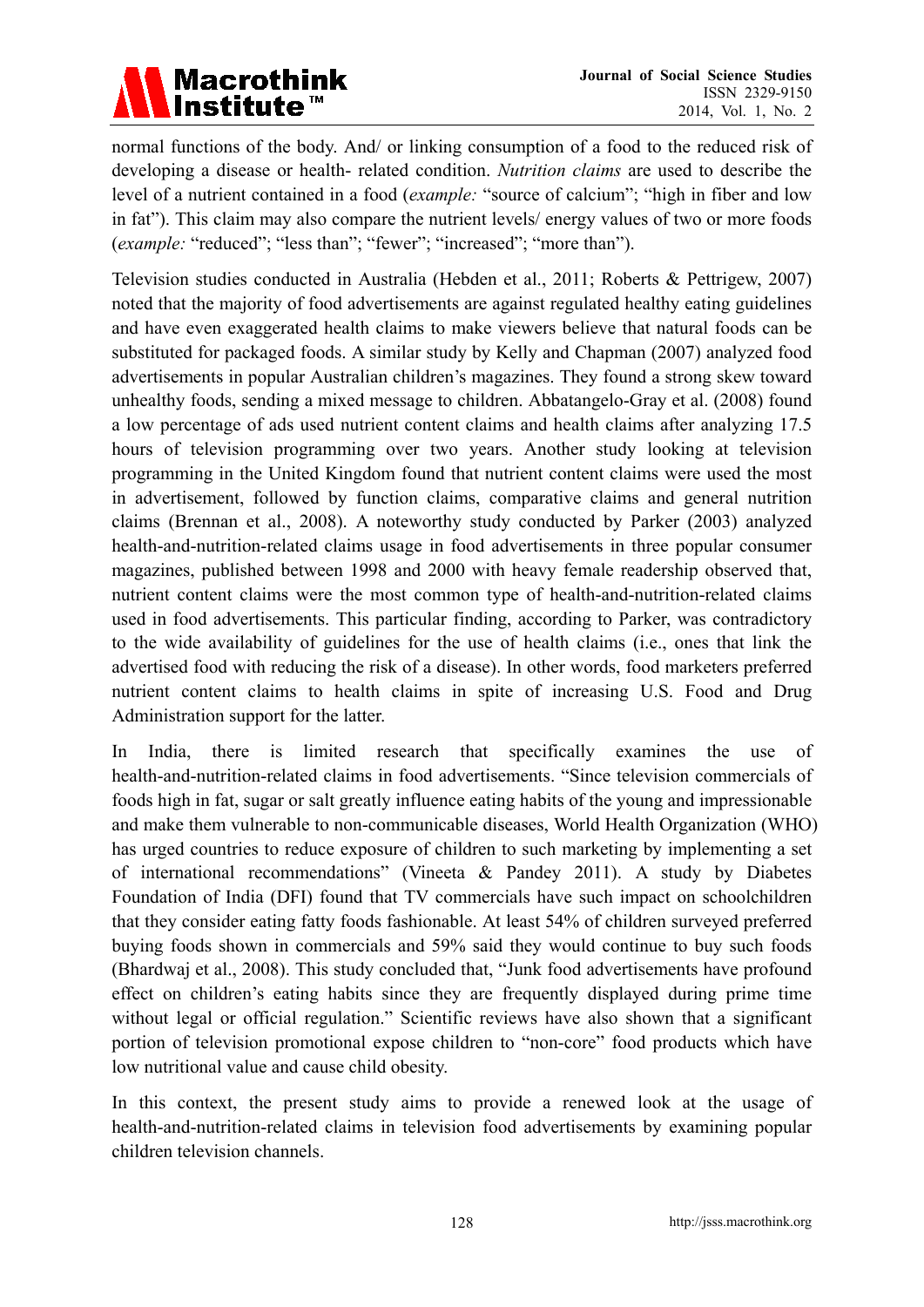

# **2. Materials and Method**

Television Rating Points (TRP) were used to select television channels for this study. Of total 10 children television channels in India, 'Cartoon Network' and 'Disney', two most popular children channels of India were selected. 'Cartoon Network' is the first kids channel in India available on all major satellite and cable television providers. Specifically for South Asian region, this channel primarily airs animated shows in four different languages: Hindi, English, Tamil and Telugu. This is a 24-hour channel and has larger viewership among kids in India. 'Disney' is also a 24-hour television channel aimed at children and families, available on all major satellite and cable television providers. The telecast schedule of this channel consists largely of original series aimed at pre-teens and young teenagers.

|  |  |                                              |  | Table 1. Statement showing classification of food advertisements telecasted in children's |  |  |
|--|--|----------------------------------------------|--|-------------------------------------------------------------------------------------------|--|--|
|  |  | television channels from 23-29 October, 2012 |  |                                                                                           |  |  |

| Product                                        |                           | No. of advertisements |              |                           | Duration of advertisements<br>(in seconds) | Health/<br>Nutritional |                                   |  |
|------------------------------------------------|---------------------------|-----------------------|--------------|---------------------------|--------------------------------------------|------------------------|-----------------------------------|--|
|                                                | Cartoon<br><b>Network</b> | Disney                | <b>Total</b> | Cartoon<br><b>Network</b> | Disney                                     | <b>Total</b>           | Claims                            |  |
| <b>Biscuits/</b><br>Cakes                      | 61                        | 16                    | 77           | 1220                      | 430                                        | 1650                   | Complete health /<br>high protein |  |
| Chocolate/<br>sweet<br>products                | 114                       | 226                   | 340          | 2790                      | 6530                                       | 9320                   | More nutrients                    |  |
| Health /<br>energy drinks                      | 36                        | 48                    | 84           | 490                       | 2450                                       | 2940                   | Makes taller &<br><i>sharper</i>  |  |
| Dairy                                          |                           | 18                    | 18           |                           | 680                                        | 680                    | <b>Keeps</b> you<br>healthy       |  |
| Grain / Fruit<br><b>based</b> food<br>products | 58                        |                       | 58           | 980                       |                                            | 980                    | Calcium;<br><b>Carbohydrates</b>  |  |
| <b>Atta / Noodles</b><br>/ Pizza               | 50                        | 42                    | 92           | 770                       | 1220                                       | 1990                   | Low calories                      |  |
| Potato chips                                   | 12                        | 14                    | 26           | 190                       | 380                                        | 570                    |                                   |  |
| Oils / Nuts                                    |                           | 12                    | 12           |                           | 370                                        | 370                    | <b>Tasty and healthy</b>          |  |
| <b>Others</b>                                  | 74                        | 12                    | 86           | 1380                      | 380                                        | 1760                   | -                                 |  |
| <b>Total</b>                                   | 405                       | 388                   | 793          | 7820                      | 12440                                      | 20260                  |                                   |  |

For this study, data were collected by recording programmes of the above channels during the prime time period for a week (i.e., from  $23<sup>rd</sup>$  to  $29<sup>th</sup>$  October 2012). This week happens to be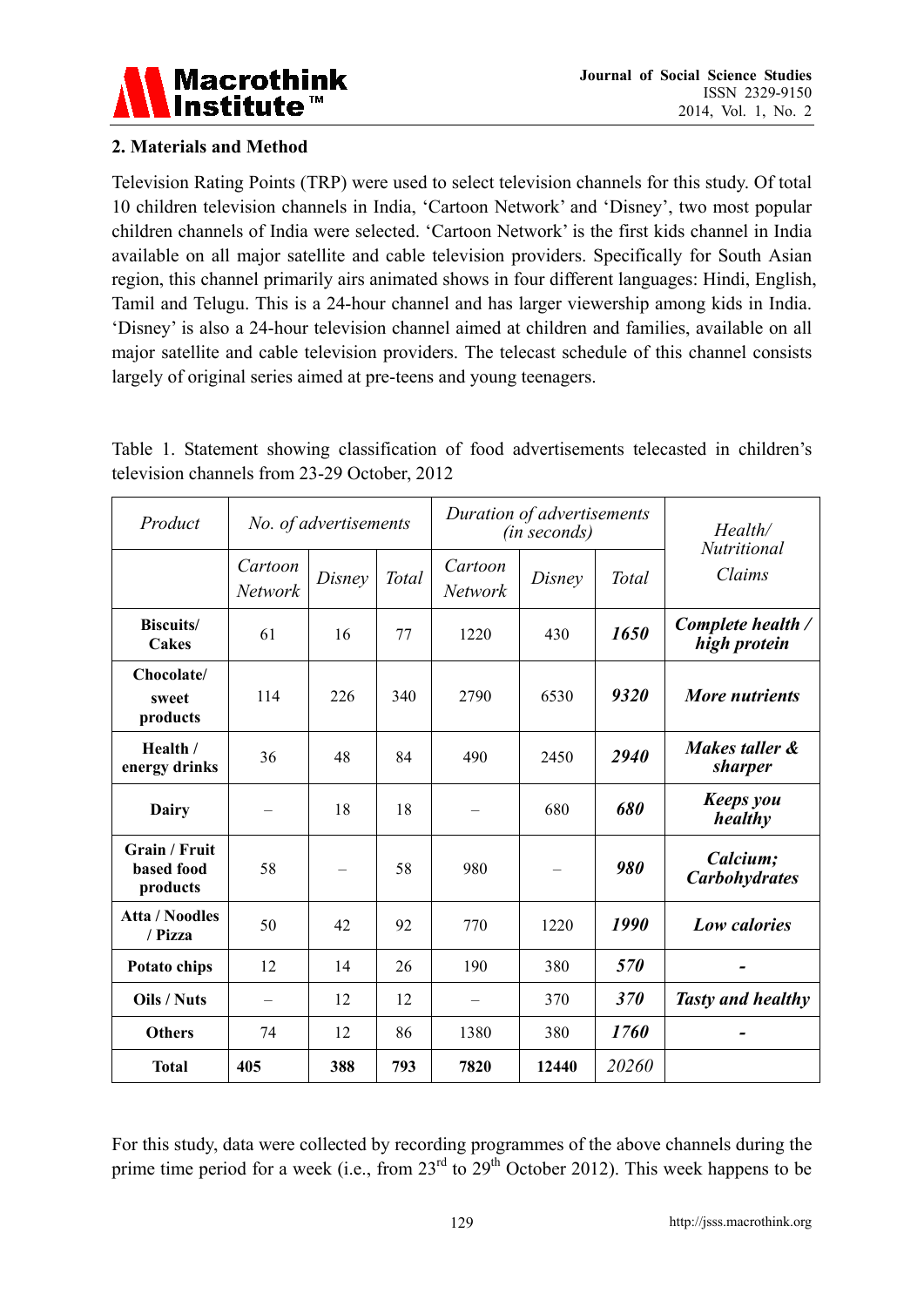

the first term holidays for the schools in Hyderabad, India where the study was conducted. A prime time indicates highest viewership period of the television. Accordingly daily 07.00 – 09.00 hrs and 17.00 – 19.00 hrs telecast of children's channels (Cartoon Network and Disney) was recorded, amounting to a total of 56 hrs of telecast for analysis. All the recorded telecast was viewed by the principal author of this study for coding. Food advertisements appeared in the recorded version of telecast was classified into different food categories. The duration of each advertisement (in seconds) and the food group to which it belongs was also recorded in the coding sheet.

#### **3. Results and Discussion**

A total of 793 food advertisements were appeared during the sample period in the two children television channels viz., Cartoon Network and Disney. Total duration of these advertisements was calculated as 20,260 seconds (ref. table). These adverts are representing one or other food manufacturer and some were even endorsed by celebrity personalities. Of the total adverts, Cartoon network has telecasted 405 advertisements on different foods with a total duration of 7,820 seconds. Similarly, Disney channel telecasted a total of 388 advertisements on different eatables with a total duration of 12,440 seconds.

Almost 90% of all these advertisements have publicized their food items as either Healthy or Nutritious or both. Only 10% of food advertisements neither claimed on Health nor on Nutrition benefits, but confined only to mention as leisure-time snacking. Of the total duration of all food advertisements during the study period 60% of them have claimed exclusively Nutrition benefits and only 20% of them claimed exclusively Health benefits and 8% claimed both the benefits. Food adverts that claimed exclusively nutrition benefits are Chocolate/ Sweets, Grain/ Fruit based food and Atta/Noodles/ Pizza. Similarly, exclusively Health claim advertisements are on Health/energy drinks, Dairy products and Oils & nuts. Advertisements on Biscuits and cakes have run claiming both health and nutrition benefits. Only advertisements on Potato chips and miscellaneous food items have not claimed any HNR benefits.

The present study analyzed health-and-nutrition-related claims in food advertisements telecasted in popular Children's television channels of India and observed that advertisements of nutrition content claims (12,290 seconds) are triple than the health claims (3,990 seconds) in terms of duration of the ads. Advertisements about chocolates and sweet products were telecasted highest number of times and duration followed by the adverts on Atta/ Noodles/ Pizza, Health/ Energy drinks, Grain-based products and Biscuits and cakes, which are mostly consumed by children. This clearly indicates that the manufacturers of these products have targeted child audience in their advertisements. All most all the adverts on health/energy drink had boosted these drinks as inevitable for the growth of children which are likely to tempt parents and children.

Food manufactures claimed consumption of chocolates and sweet products as 'more nutrients' and ran these advertisements highest number of times during the study period (Figure 1). Health & Energy drinks are depicted as it makes children 'taller and sharper' in their studies and enacted these advertisements with child artistes. Adverts on Atta/ noodles/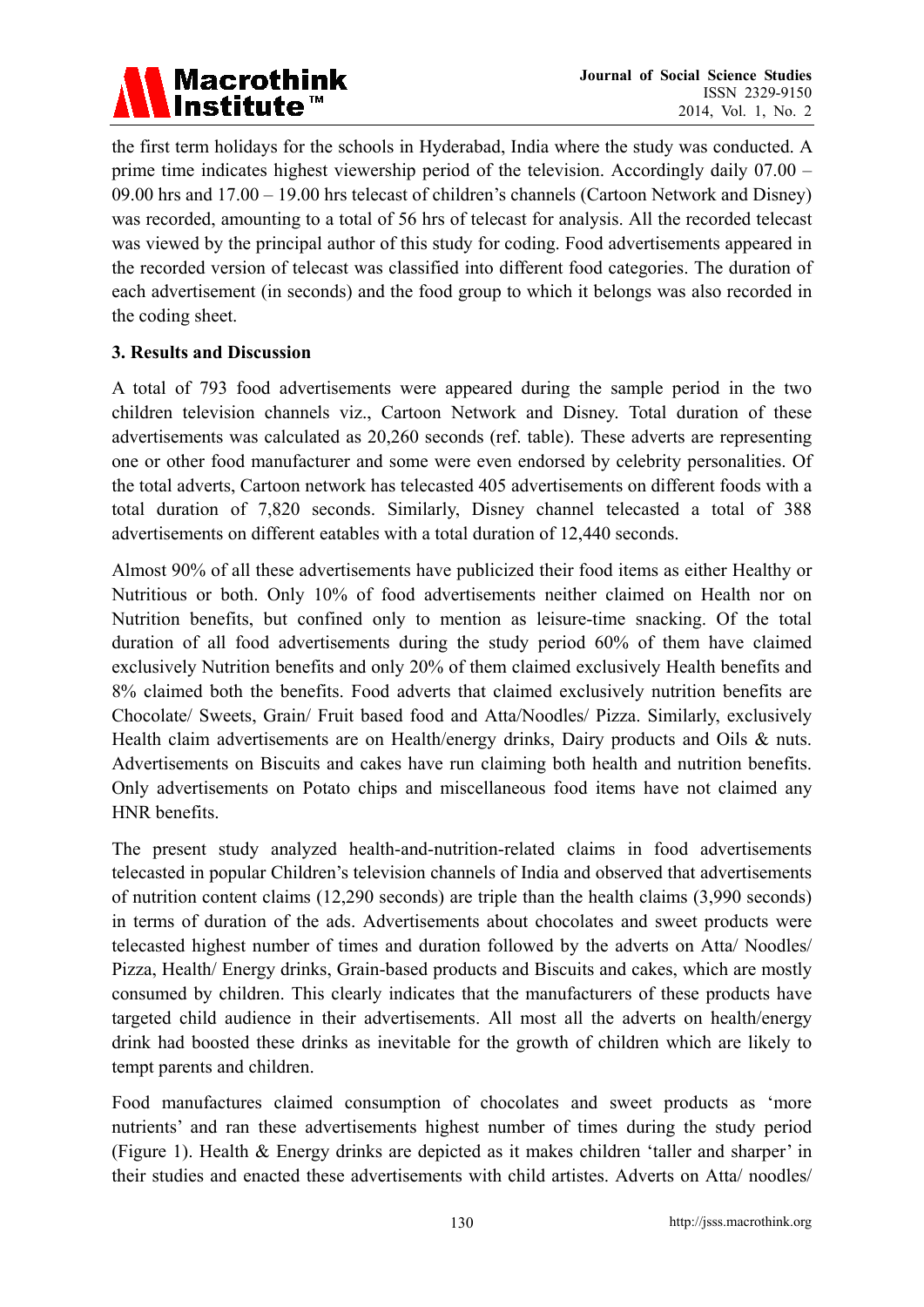

pizza claimed low calories and depicted even as prevention to obesity. Biscuits and Cakes were focused in the advertisements as high protein products which contribute for complete health. Similarly, adverts on grains & fruit based food products were projected as a source of calcium and carbohydrate. Advertisements on dairy products were shown as they are meant for health being.



Figure 1. Duration of advertisement (in seconds) of products and their health and nutritional claims in children's television channels

Although, television channels have begun to offer more advices on healthier lifestyles, food advertisements continue to market unhealthy products (Newcastle University, 2009). Food group analysis suggests that unhealthy foods full of sweeteners, artificial flavorings, trans-fat, salt, and preservatives (e.g., fats, oils, sweets) are still among the most advertised, whereas fruits and vegetables are the least advertised categories. These findings are similar to the results of previous studies (Jones et al., 2008; Kelly & Chapman, 2007), demonstrating the conflict between what is healthy and what is available for the general public (Cappin, 2007).

Regarding the number of health-and-nutrition-related claims used we found a significant difference in the use of general nutrition claims and structure/function claims across food groups. Among the identifiable food categories, the Atta/ noodles/ pizza was most likely to use general nutrition claims (e.g., "100% natural whole grain wheat") and the oils & nuts group was least likely to use these claims. The biscuit/ cakes, fruit based food products were most likely to use structure/ function claims (e.g., "Calcium for stronger bones", "high proteins build muscles for a lean body"), whereas the fats group was least likely to use these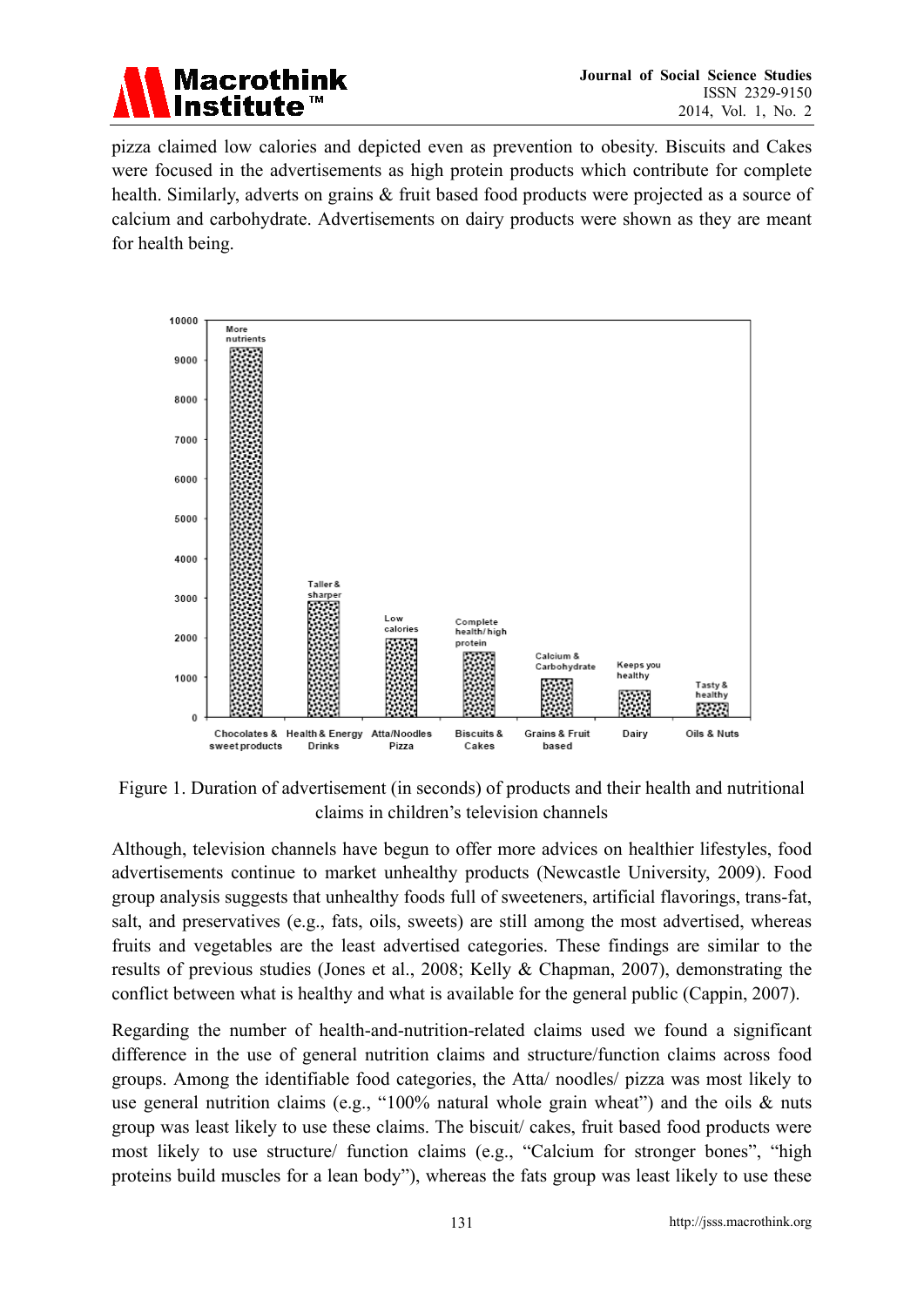

claims. Given the complexity of these claims and the difficulty of integrating them in advertisements, advertisers may lack the ability to effectively use health claims. However, health claims that link the product with reduced health risks or diseases may be more useful in guiding consumers to make healthy food choices, compared with nutrient content claims that simply mention a particular nutrient component.

India has been undergoing a period of change in its communications sector in the last one decade. Particularly notable are the growing importance of (often foreign) cable and satellite broadcasting, and the rise of children's television programmes. The number of television channels specifically for children grew from one in 2002 to 10 in 2012 and is still growing as broadcasters target the huge untapped market (Velloor, 2005). At the same time advertising has grown as advertisers recognize the sway of "pester power" (Business Line, 2005). A survey carried out by the NGO, Consumers International, in India in 2001, showed that 40–50% of advertising during children's programming were for food, and that more than 50% of parents cited pester power as influencing their purchasing decisions (Escalante de Cruz, 2004)*.* 

Parents play a major role in the aspect of a child's exposure to television media. Adults have the ability to think critically about the purpose and meaning of messages and how those messages can and will influence the minds of children. Family discussions should take place about commercial advertisements and the goal of the companies so children understand what they are seeing. Lifestyle habits start from a young age in direct relation to the behavior and education level of parents. This fact will have an immense impact on the continual cycle that perpetuates from generation to generation. It is also the responsibility of the advertisers and food industries to provide healthy choices as opposed to only unhealthy ones. The chance of this happening however is slim and idealistic, perfect as it may seem.

The influence of television media on food choices and eating habits of youth in America has shown to have multiple negative effects. In India, particularly in urban areas, this trend is evident as obesity in children is increasing during the past decade. The risk of unhealthy lifestyle is nothing to be ignored. Rather, it is something that needs to be addressed with high importance. The ways television media contributes to poor diet and physical inactivity include: time spent consuming media and its impact on reduced energy expenditure, eating during time spent watching television and the prevalence and impact of food advertisements. Although television media isn't all bad, there is enough evidence to conclude certain images and situations do have a negative effect on those who are exposed.

#### **4. Positives of Media**

Not all children's programming is "bad." In the early 2000s *Shakthiman*, the popular children show that promoted the idea that eating fruits and vegetables make children grow big and strong. This influence was a positive reinforcement of the food choices and eating habits parents wanted their children to practice. For adults, television can supply a resource for healthy, as opposed to harmful, media. Mainstream television channels constantly provide quick meals and menus for busy families that usually also incorporate a healthy component. On the Food Network, shows like Registered Dietitian Ellie Krieger's: Healthy Recipes, ideas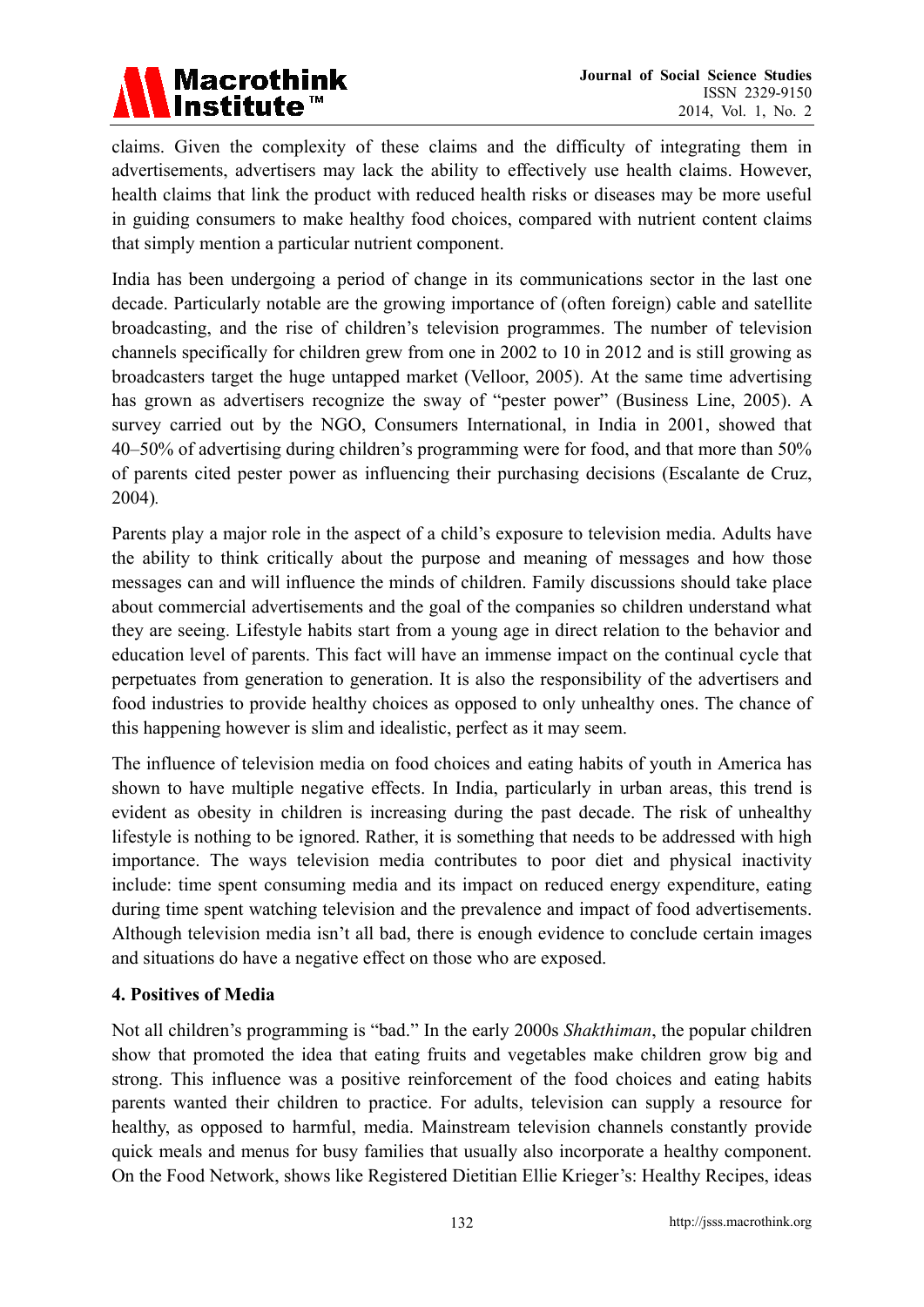

for power breakfasts and energizing lunches as well as healthy dinners are all provided. Her advice columns are available online for those who seek more information to maintain a healthy lifestyle. These resources would not be available without the media as a component of this educational learning process.

# **5. Conclusions**

The present study provides a preliminary view of how television food advertisements use health-and-nutrition-related claims. The findings hold a number of implications for health communication surrounding dietary behaviors and public policies regulating food marketing. As our study suggests, the majority of health-and-nutrition-related claims in food advertisements are nutrient content claims, rather than the more informative health claims. Food marketers appear to be reluctant to use health claims; this is could be due to television slot limitations or the required use of regulatory language. It may also be due to legal ramifications. That is, health claims need to be supported by significant scientific evidence. Otherwise, the advertiser may face charges for breaking regulations of Advertising Standards Council of India (ASCI). Establishing guidelines and /or public policies that maximize the private sectors' interest and ability to incorporate useful health-and-nutrition-related claims in food marketing seems to be much needed. Last, our analysis suggests that healthy foods are not advertised nearly as much as unhealthy foods, which continues to be a major public health concern. This seems to suggest a pressing need for marketing promotions that focus on healthier food options, particularly targeting vulnerable populations such as children.

#### **References**

Abbatangelo-Gray, J., Byrd-Bredbenner, C., & Austin, S. B. (2008). Health and nutrient content claims in food advertisements on Hispanic and mainstream prime-time television. *Journal of Nutrition Education and Behavior, 40*, 348-354. http://dx.doi.org/10.1016/j.jneb.2008.01.003

Barlow, S. E., & Dietz, W. H. (1998). Obesity evaluation and treatment: Expert Committee recommendations. The Maternal and Child Health Bureau, Health Resources and Services Administration and the Department of Health and Human Services. *Pediatrics, 102*, E 29.

Bhardwaj, S., Misra, A., Khurana, L., & Gulati, S. (2008). Childhood obesity in Asian Indians: a burgeoning cause of insulin resistance, diabetes and sub-clinical inflammation. *Asia Pac J Clin Nutr, 17*(17), 172-175.

Brennan, R., Czarnecka, B., Dahl, S., Eagle, L., & Mourouti, O. (2008). Regulation of nutrition and health claims in advertising. *Journal of Advertising Research, 48*, 57-70. http://dx.doi.org/10.2501/S0021849908080082

Business Line (India). (2005). Pester power brings more advertisers to kids channels.*,* 18 February 2005 (accessed through Lexis-Nexis).

Chhatwal, J., Verma, M., & Riar, S. K. (2004). Obesity among pre-adolescent and adolescents of a developing country (India). *Asia Pacific Journal of Clinical Nutrition, 13*, 231-5.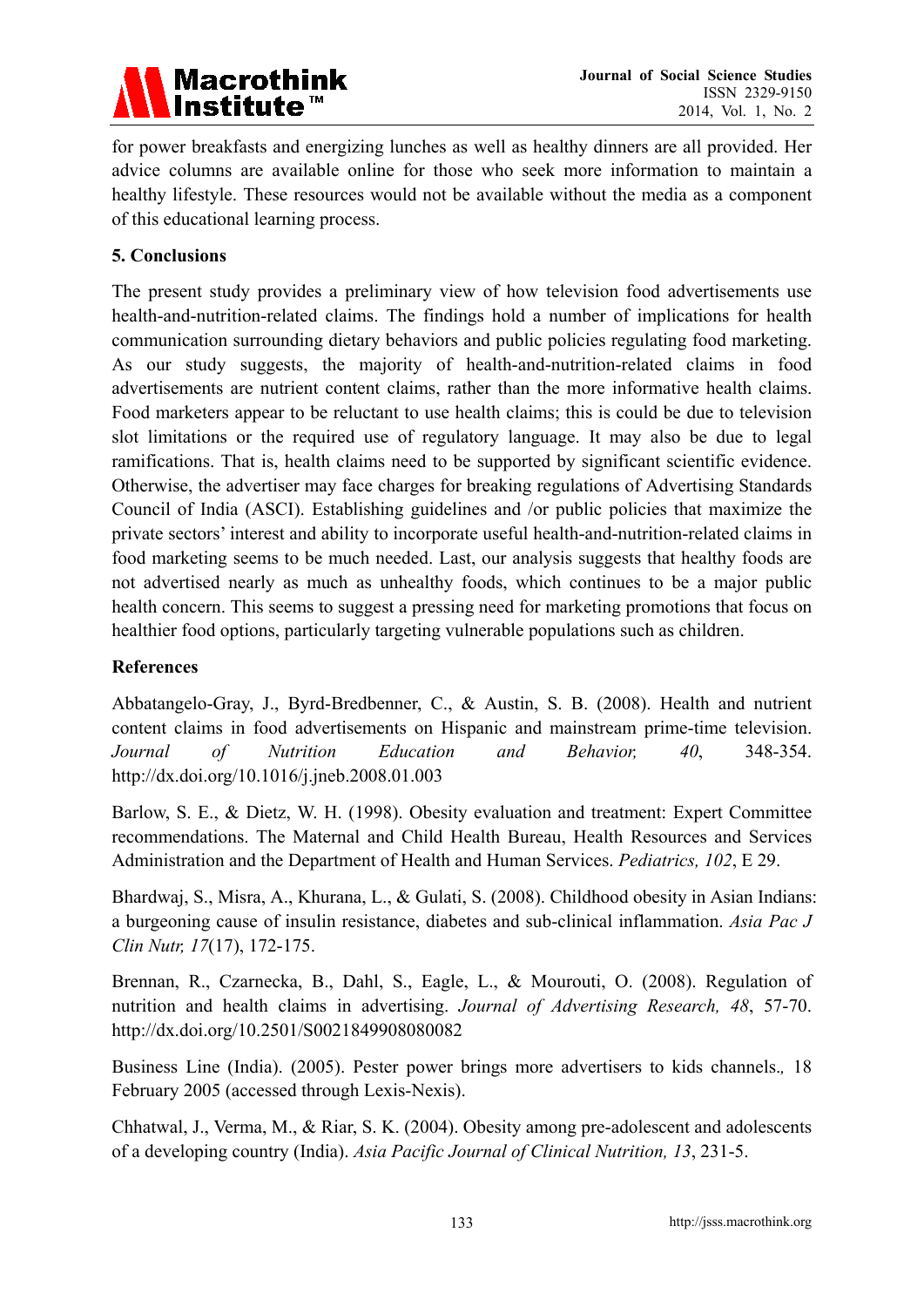

CMIE. (2008-2009). Centre for Monitoring Indian Economy's Consumer Pyramids, a survey of Indian households.

Escalante de Cruz, A. (2004). The junk food generation: a multi-country survey of the influence of television advertisements on children. *Kuala Lumpur, Consumers International Asia Pacific Office*.

Hebden, L., King, L., Chau, J., & Kelly, B. (2011). Food advertising on children's popular subscription television channels in Australia. Australian & New Zealand. *Journal of Public Health, 35*, 127-130. http://dx.doi.org/10.1111/j.1753-6405.2011.00610.x

Jones, S. C., Andrews, K. L., Tapsell, L., Williams, P., & Mc Vie, D. (2008). The extent and nature of "health messages" in magazine food advertising in Australia. *Asian Pacific Journal of Clinical Nutrition, 17*, 317-324.

Kelly, B., & Chapman, K. (2007). Food references and marketing to children in Australian magazines: A content analysis. *Health Promotion International, 22*, 284-291. http://dx.doi.org/10.1093/heapro/dam026

Li, X., Li, S., Ulusoy, E., Chen, W., Srinivasan, S. R., & Berenson, G. S. (2004). Childhood adiposity as a predictor of cardiac mass in adulthood: The Bogalusa Heart Study. *Circulation, 110*, 3488-92. http://dx.doi.org/10.1161/01.CIR.0000149713.48317.27

Marwaha, R. K., Tandon, N., Singh, Y., Aggarwal, R., Grewal, K., & Mani, K. (2006). A study of growth parameters and prevalence of overweight and obesity in school children from Delhi. *Indian Pediatric, 43*, 943-52.

McCappin, L. (2007). Processed food is not the answer to health. Retrieved from http://www.nothingelsecompares.com/prospecting/bio-prospecting/processed-food-is-not-theanswer-to-health. php

Mohan, B., Kumar, N., Aslam, N., Rangbulla, A., Kumbkarni, S., Sood, N. K., & Wander, G. S. (2004). Prevalence of sustained hypertension and obesity in urban and rural school going children in Ludhiana. *Indian Heart Journal, 56*, 310-4.

Must, A., Jacques, P. F., Dallal, G. E., Bajema, C. J., & Dietz, W. H. (1992). Long-term morbidity and mortality of overweight adolescents: A follow-up of the Harvard Growth Study of 1922 to 1935. *New England Journal of Medicine, 327*, 1350-5. http://dx.doi.org/10.1056/NEJM199211053271904

Nanda, K. (2004). Non-alcoholic steatohepatitis in children. *Pediatric Transplant, 8*, 613-18. http://dx.doi.org/10.1111/j.1399-3046.2004.00241.x

Newcastle University. (2009). Food advertisements in your magazine: How healthy are they?

Raj, M., Sundaram, K. R., Paul, M., Deepa, A. S., & Kumar, R. K. (2007). Obesity in Indian children: time trends and relationship with hypertension. *National Medical Journal of India, 20*(6), 288-93.

Roberts, M., & Pettigrew, S. (2007). A thematic content analysis of children's food